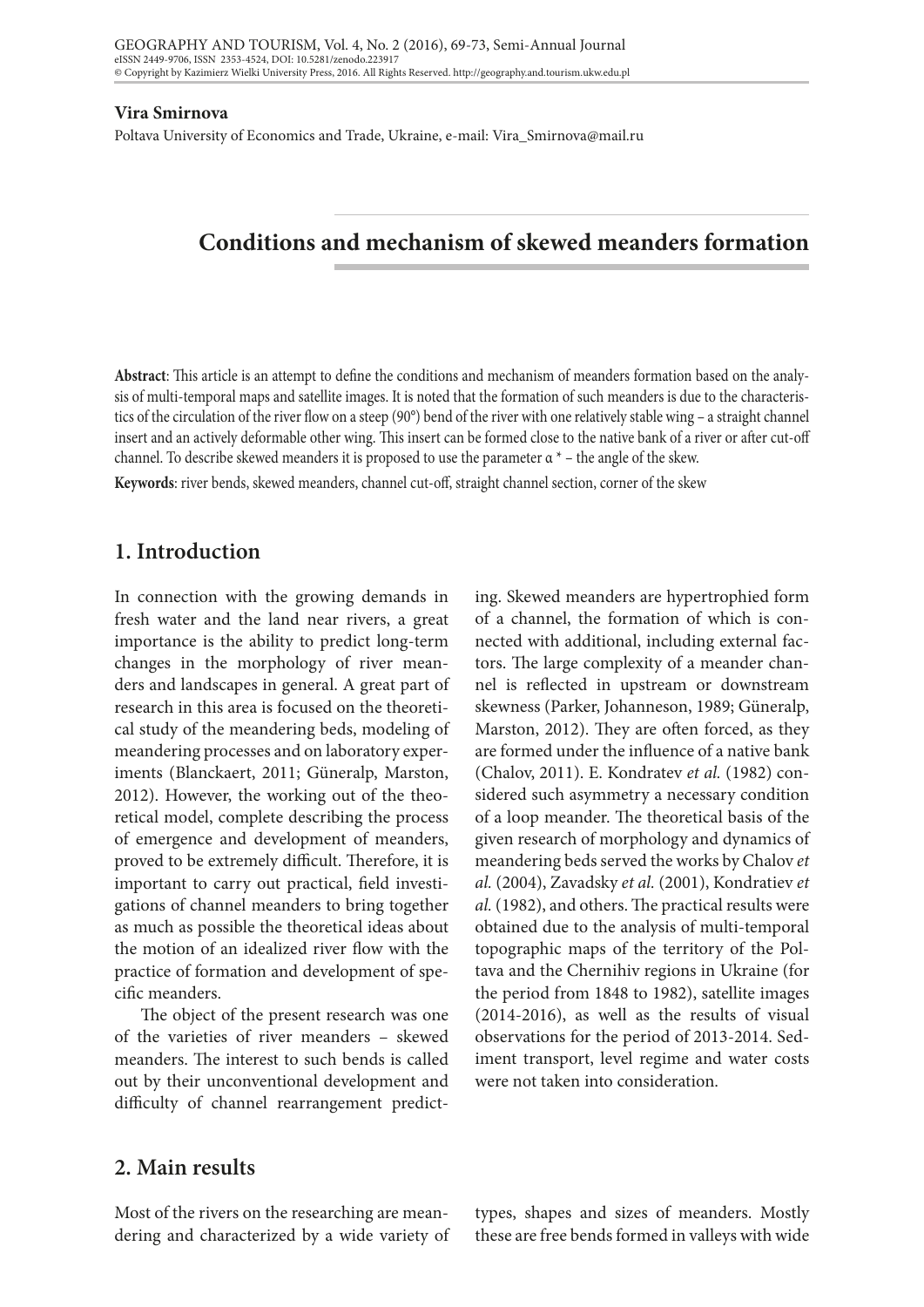floodplain, where the indigenous banks do not limit the displacement of the bed. However, in some areas (at the approach to the native banks and the transition of the channel from one side of the valley to the other one) and in special periods (under natural or artificial riverbed rectification) bends begin to behave unusually. In particular, they begin to skew up or downstream relatively to their axis of symmetry. It turned out that the number of skewed meanders was almost 5% on the rivers Desna, Psel and about 3% on the rivers Vorskla, Seim, Sula relatively to their total number. Such meanders were met singly, in pairs or in groups of 4-6 meanders on a short part of the river. Skewness effect was observed for free (looping, segment), forced, adapted, and even inscribed meanders. 55 skewed meanders were investigated in the time section and it made possible to identify the new laws of their development.

Skewed meanders can be placed on different parts of the river, but more often they are observed near the indigenous, or high inundated banks as well as in the central part of the bed, when it moves from one side of the valley to the other. Geometry axis of the majority of skewed meanders is oriented nearly parallel to the axis of the river valleys and peaks of meanders are faced down or toward the general slope of the valley bottom (Fig.1 a). Probably, this situation has a certain influence on the distribution of the flow of the jets at the bends of the river, and it may help the strengthening skewness effect. According to R.S. Chalov (2011), a meander location at the edge of a high flood contributes to the creation of conditions for the concentrated water discharge from the flooded plains and deepening process of alluvial channels, and it also contributes to the process of skewed meanders.



Figure 1. Example of the location of skewed meanders (A, B) on river Psel (a); morphological parameters of bed with skewed meanders (b): 1- floodplain; 2-axis valley; 3-bed center line; 4 straight insert

It was found that while considering process of skewing it is necessary to consider the part of the river, including two adjacent meanders and a straight insert of a bed (Fig. 1b). It is noted that the presence of a rectilinear insert is an obligatory condition of a skewed meanders formation. According to N.I. Makkaveev (1955), the formation of small stable straight sections between the curves of the opposite sign of the curvature (which is quite often observed in the case of natural bends) is due to the influence of the residual circulation, which prevents the development of a new bend just below the existing one. This may be a section of the river, located along the native bank, channel cut-off or a segment of the natural or artificial straight riverbed.

Each bight consists of upper and lower wings. The total length of two wings is the length of the bend (l). The boundary of the interface of two adjacent bends is the inflection point of the axial line of the channel. A step of the meander (*L*) is the distance between the inflection points or between the inflection point and the beginning of a segment of a rectilinear insert. The perpendicular from the middle of the segment, which is a step of a meander, characterizes the deflection  $(h_m)$  .For the characteristics of skewed meanders such parameters have been used: *h*\*  $-$  a "skewed boom ", the ratio of  $h_m/h^*$ , proposed by A.V. Zavadsky *et al.* (2001), and also  $\alpha^*$  – the angle of skewness, the angle between the lines  $h_{\text{m}}$  and  $h^*$ . The essence of the parameter is to determine the degrees of displacement of skewed meander's tops with respect to its standard sinusoidal shape (Fig. 1b).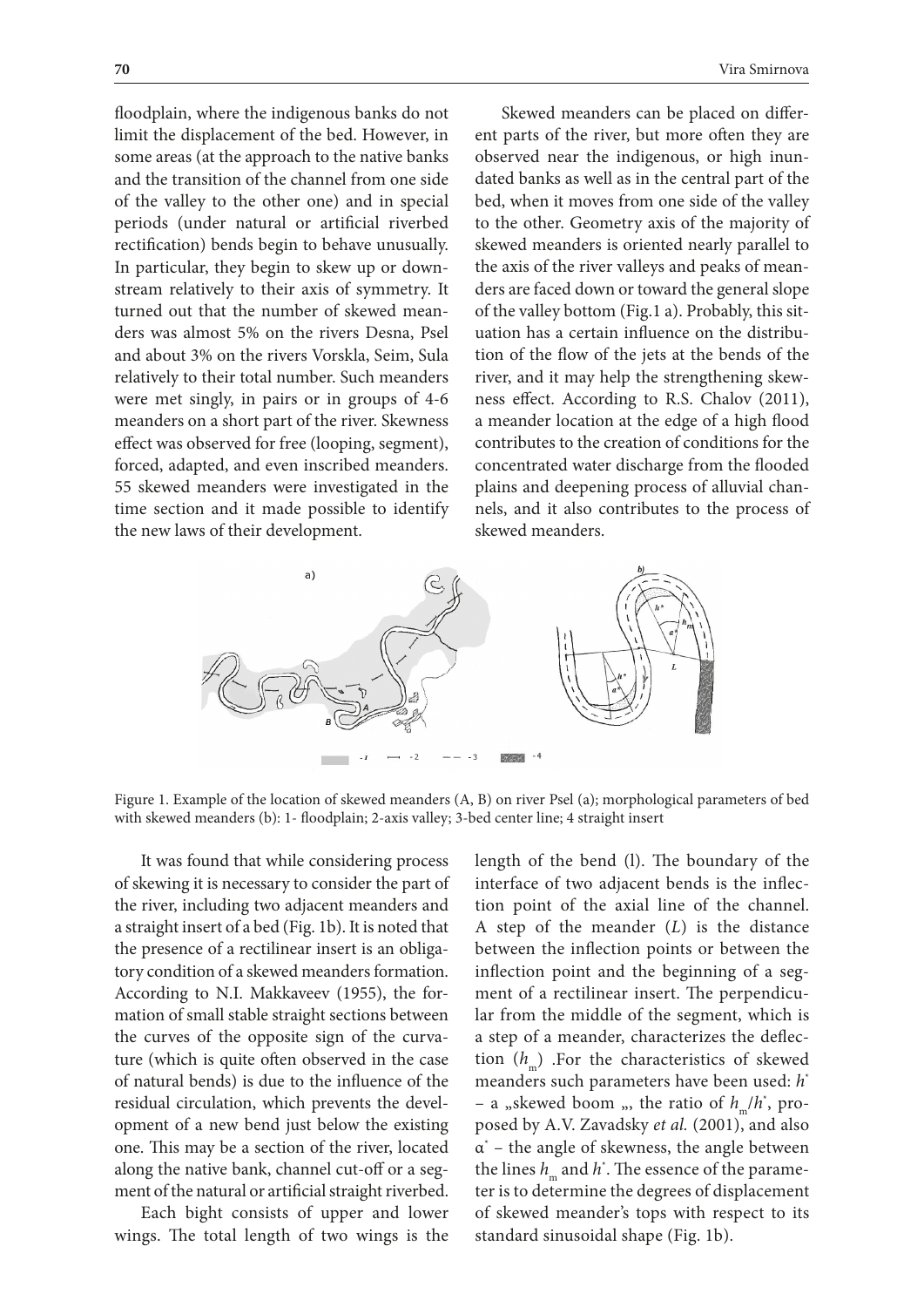The measurements revealed that the absolute size (length and step) of skewed meanders is less than the average size of conventional meanders on the site. The ratio *l*/*L*, which characterizes the degree of development of these meanders varied from 1, 2 to 4. The values of the parameter  $h_{m}/h^{*}$ , for the considered meanders, varied from 1.25 to 2.0. The obstruction angle α \* varied from 20° to 40°. But sometimes in its development the peak of i skewed meander can describe a semicircle, and the value

**The formation, development and straightening of skewed meanders**

The formation of different kinds of meanders depends on the hydraulic, geometry and sedimentary conditions created at the site. Skewed meanders are a form of transformation of the meanders having a vertex displacement with respect to its geometrical axis. Therefore the moment of a meander top's offset and the emergence of skewness angle should be considered to be the beginning of the skewed meander formation. Let's consider stage by stage the process of a skewed meander formation caused by the changes of geometric and hydraulic conditions.

The first stage involves creating of geometric condition for skewness. The research has shown that the formation of such meanders is due to the occurrence of a steep (with an approach of angle of about 90 degrees) curve of bed with one deformable and one relatively stable wing. These conditions are created:

- − when the channel approaches a native bank or a high floodplain bank;
- − when one or some meanders are straightened;
- − when the bed approaches to artificially strengthened banks.

Due to the formation of a sharp  $\Gamma$ -shaped or  $\tau$  – shaped bend and thanks to the relative stability of the straightforward insert, creating one of the wings of the meander, the conditions for skewed meanders appear (Fig. 2).

The second stage corresponds to the creation of specific hydraulic conditions and the transformation of a steep bend into a steep meander. At the convex bank of a bend there is a flow separation and the formation of the eddy zone below the separation place. In the apex of the bend an eddy "dead zone" is formed which prevents a forward movement of water. It is known that the flow of the river in the areas of of α \* can reach 120°. Most (68%) considered meanders had the removal of tops against the flow direction relatively to the axis of symmetry (upstream). The rest – were offset downstream. Similar results were obtained by foreign authors for American rivers [9]. There were also mixed bends pairs of adjacent bends with multidirectional offset. In three cases, there was a phenomenon when two adjacent bends skewed in one direction. These rectilinear insertions were observed above and below meanders.

a sharp bend at a right angle is due to the necessity to overcome a large hydraulic resistance.



Figure 2. Formation of  $\tau$  - shaped (a), and  $\tau$  – shaped (b) bend of the river, and the lowering of the adjacent bend after channel cut-off on the river Vorskla

Local resistance within the knee at the angle of 90 ° can be up to 10 of input velocity heads (Mingaleeva, 2002). Therefore, the flow of the river, having the possibility of self-organization, seeks and finds the ways of the least resistance. In accordance with the known laws of mechanics, it is a smooth movement of a flow along a spiral. Thanks to such movement there is smoothing, "rounding" of the bend and the displacement of its top and the formation of a new meander. Initially, it is a small sloping segmental meander  $(l/L = 1, 3-1, 5)$ , which rapidly develops and in a few years it becomes steep. The direction of the geometrical axis and development of the meander will depend on a bending wing which is more resistant to erosion (Fig. 3).

If the upper wing is stable, the top of the newly-formed meander is shifted downstream from the angle of the rotation, and if the low wing is stable, it is shifted upstream. The geometrical axis of a new meander is parallel to the straight-line insertion (channel cut-off, indigenous bank). An active development of this meander involves in the process the upper wing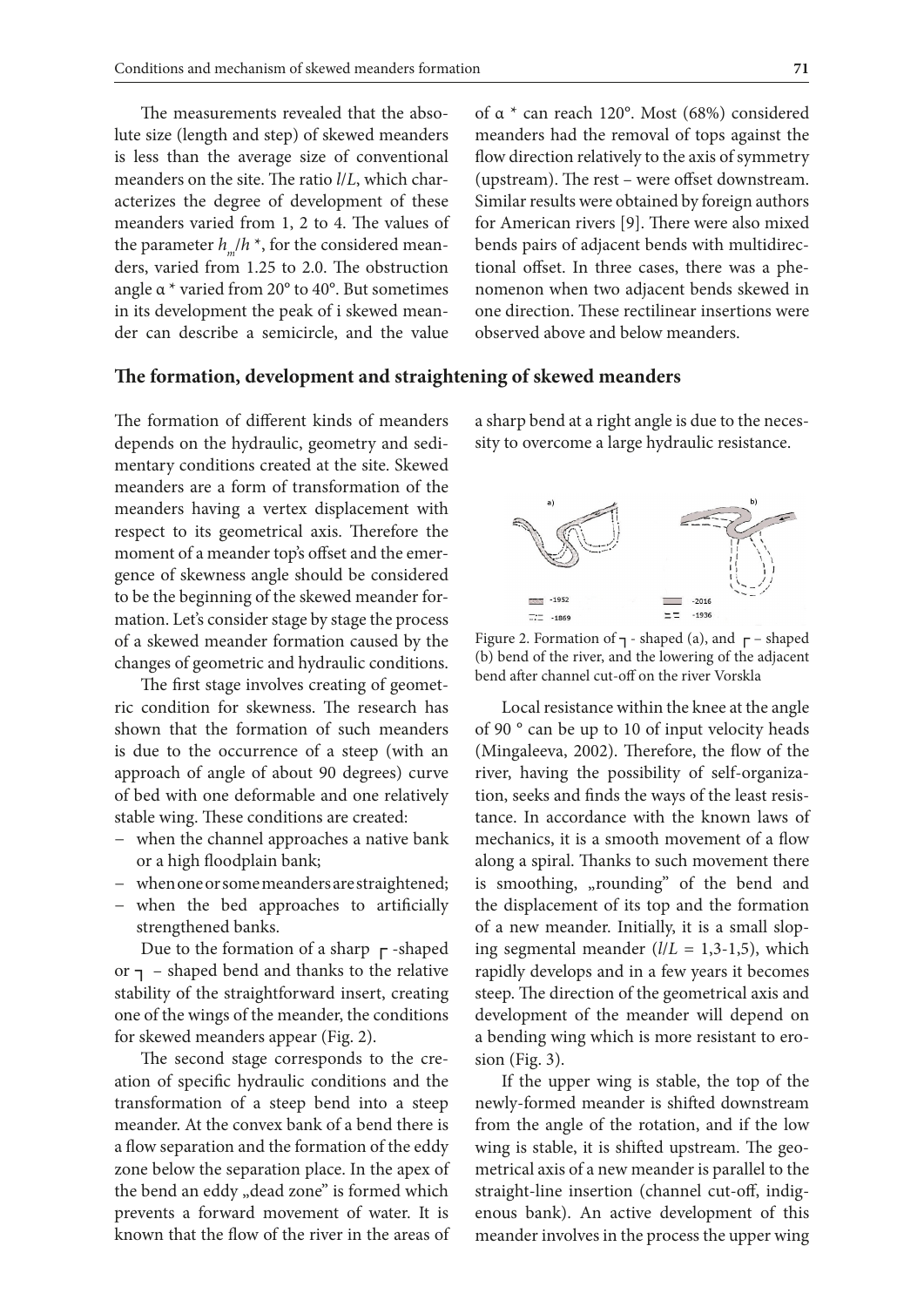of the existing adjacent meander. The uneven erosion of banks within the wings of this meander contributes to its skewness (Fig. 3). The level of development (*l*/*L*) of the adjacent meander at the beginning of skewness may change from 1.6 to 3.0.



Figure 3. The formation and development of a new skewed meander at the site of a steep bend of the river with a stable lower and upper wings: 1-a relatively stable straight-line insertion; 2- an eddy zone

The third stage is connected with the lowering counter-bends and the formation of a pair of skewed meanders (Fig. 4a). Sometimes the second and the third stages occur almost simultaneously. The development of such meanders can last long enough, more than 150 years. Long-term preservation of skewness effect of meanders is facilitated by orientation of their geometric axis along the axis of the river valley. It looks like meander's "trying" to take the usual, normal to the axis of the valley, position. At the same time morphological characteristics of some meanders can reach maximum values:  $h_{m}/h^* = 2.0$ ; a  $* = 120^{\circ}$ .



a) b)

Figure 4. The development (a) and straightening (b) skewed meanders of the river Psel near the v. of Nizhna Manuylivka

It is noted that the formation and long existence of skewed meanders are more often observed on the basis of sharp bends with a relatively straight upper wing. For these meanders extreme meanings of the parameters  $h_{m}/h$ \* and a \* were registered. There are also skewed meanders with a straight lower wing. However, their development is not so vividly expressed. It was also noted that the long-term preservation of skewed meanders is facilitated by the presence of straight inserts.

The natural development of the majority of skewed meanders is usually completed by their cut-off. In several cases, the process of skewed meanders formation stopped due to changes in the conditions of a flow approach, caused by the deformation of a straight insert. This applies mainly to the inserts – «cut-off», which eventually lose their straightforwardness and begin to meander. Rectification of skewed meanders occurs through the formation of channel cut-off, either as a result of counter-erosion of banks on the wings or even on the top of the meander (Fig. 4b). At the same time, the ratio  $h_n/h$  \* is 1.25-1.4, sometimes reaching a maximum – 2.0. Mostly one from the pair of skewed meanders is rectified and it changes the conditions for the existence of another meander.

## **3. Conclusions**

The research of the river meanders of the left bank of the Dnieper's tributaries showed the presence of up to 5% of the meanders with the effect of skewness The forecast of the formation and the development of such meanders is very difficult.

Skewed meanders are formed on the rivers with a meandering bed in the conditions of a sharp change of a smooth bed into a steep bed (at an angle of 90°). Such conditions are created when a bed approaches the indigenous or unwashed part of the bank, as well as in the process of formation of natural or artificial channel cutoff. A river flow, overcoming tremendous local resistance on a steep bend, seeks and finds the path of the least resistance, creating a new small meander. An important condition for this is the existence of a relatively stable straight-line channel insertion, which creates one wing of